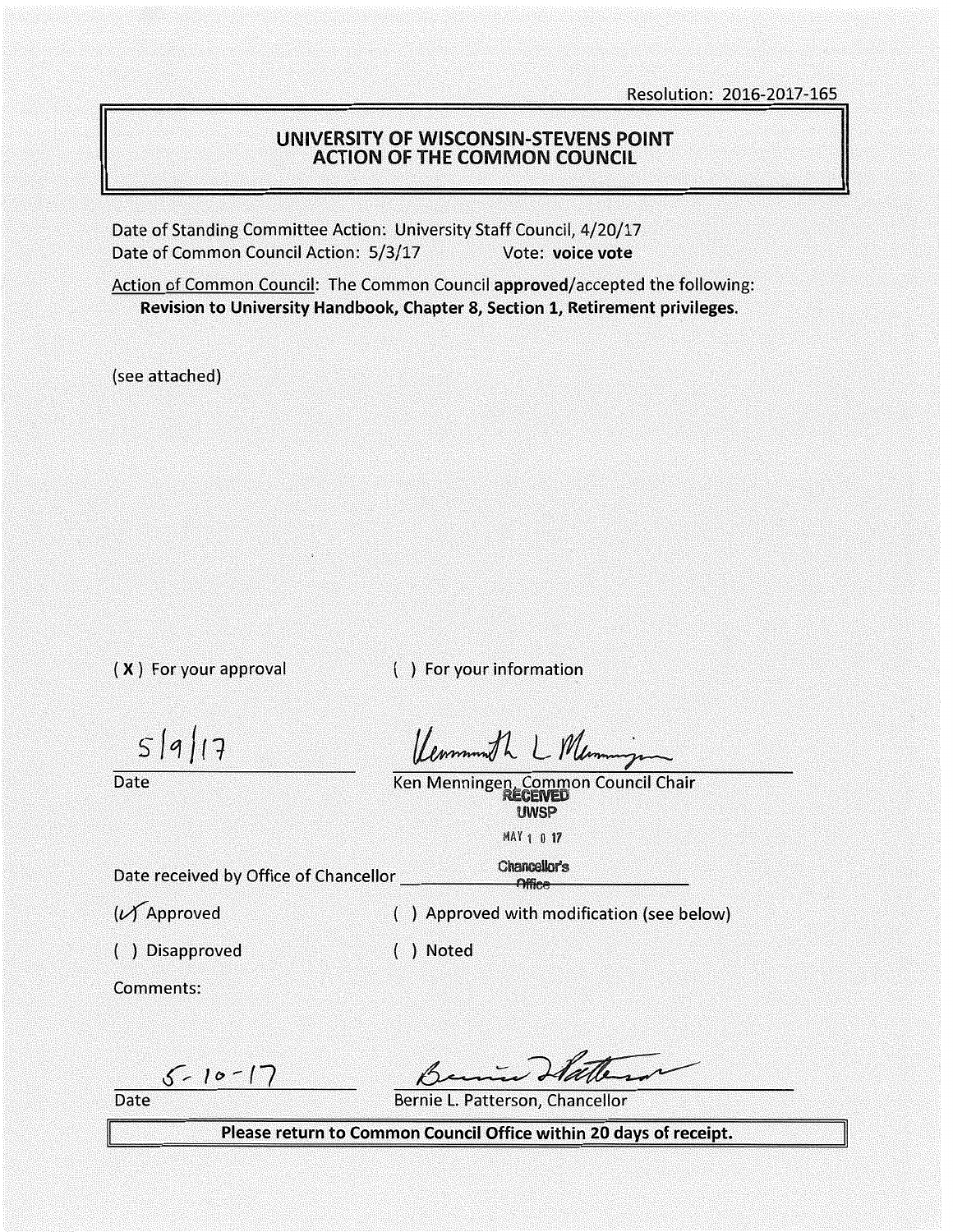## Proposed Revision to Chapter 8, Section 1, of the UWSP Handbook

## SECTION 1: RETIREMENT

#### **EMERITUS STATUS**

A faculty or academic staff member who has rendered meritorious service to the University of Wisconsin-Stevens Point and who has served for at least 15 years prior to retirement at this University, may be recommended by the appropriate department or functional equivalent for the title of Emeritus/a. Such status may also be granted in exceptional cases to those with less than 15 years of service. Emeritus/emerita status shall be granted at the highest academic rank held by an individual, e.g., Professor Emeritus/Emerita. The University of Wisconsin-Stevens Point appreciates and encourages the continued association of its emeriti with the University, and it provides, where possible, for the continued pursuit of their scholarly and professional interests.

When faculty and staff emeriti identify themselves as members of the University community, they shall act within their area of professional competence and consider the potential impact of their actions on the reputation and welfare of the University. Faculty and staff emeriti conducting human subject research shall seek approval by the campus' Institutional Review Board, unless-in connection with the research in question-they abstain from using their emeritus/emerita title and UWSP resources, and from making any statement suggesting UWSP involvement.

## **RETIREMENT PRIVILEGES**

The following section applies to all UWSP retired (faculty, academic staff and university staff}, except where indicated otherwise. Retirees are encouraged to participate in commencement, convocation, and other such activities.

- 1. Upon request, retirees may receive any publications normally distributed to current employees.
- 2. Upon annual application, the University will provide parking space according to policy approved by the Chancellor and monitored by the Parking Office. For information on current policy, contact the Parking Office.
- 3. The first priority for office space is for teaching faculty. Office and research space, as well as a computer work station (possibly shared), for retired faculty and academic staff will be provided if available. Availability is to be determined by individual departments in consultation with the appropriate dean or administrative officer on an annual basis. Shared facilities between retirees can be expected. A telephone normally will not be provided.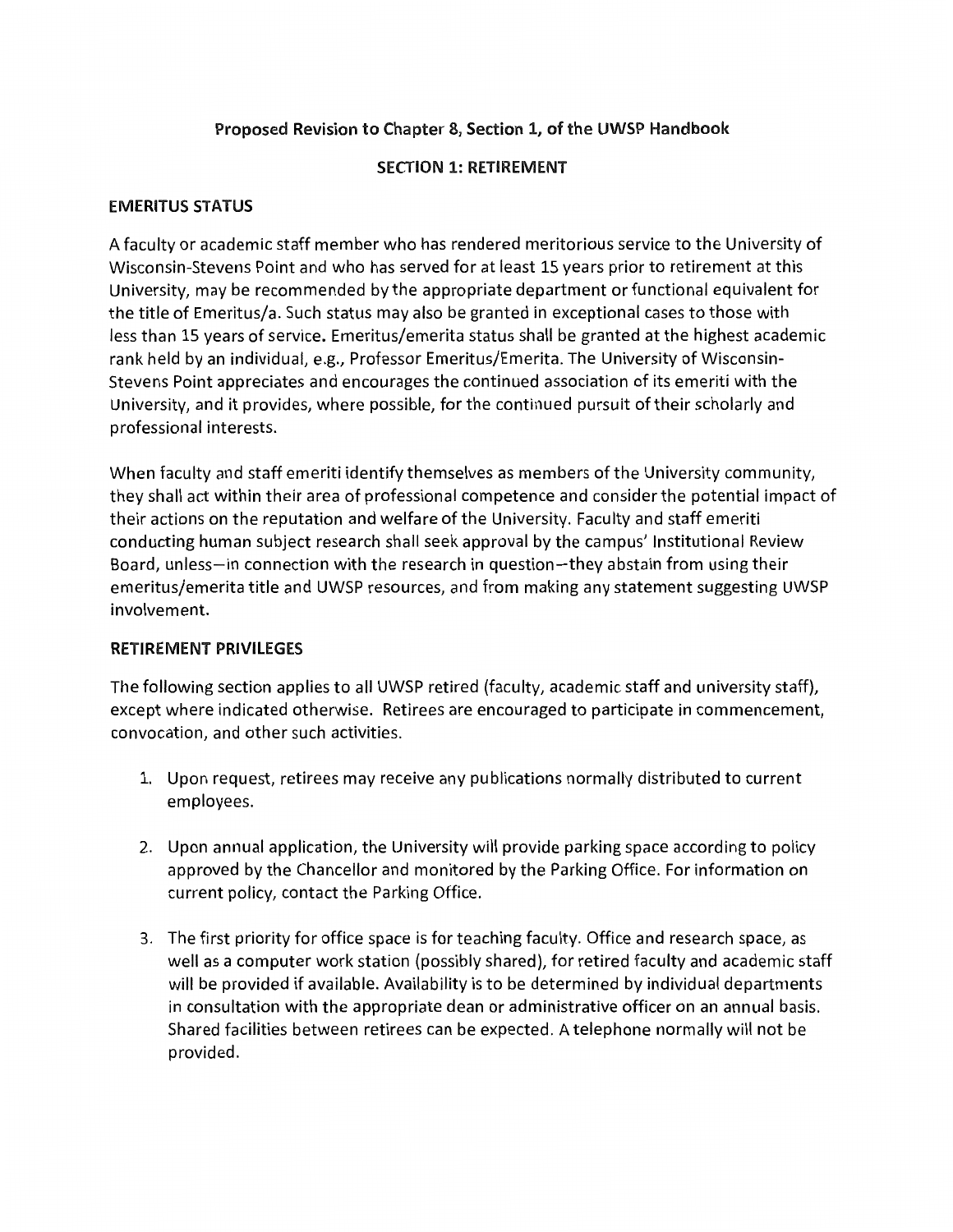- 4. With the consent of the department, appropriate dean or administrative office, and the Vice Chancellor, retirees may volunteer their services to the University.
- 5. All University facilities normally available to current UWSP employees (e.g., University Library, University Center, and Health Enhancement Center) are also available to UWSP retirees. The individual departments/units shall determine which facilities for which there is a charge will be made available for the retirees.
- 6. At a minimum, all retirees will have access to an email account within the retirees.uwsp.edu domain.
- 7. Upon request, all retirees will be granted access to all those online resources and services crucial for the continued pursuit of their scholarly and professional activities, such as UW-System borrowing and Interlibrary Loan privileges, off-campus access toebooks and online databases, on-campus access to standard-load application software, and an email account with the same email address as that before retirement. Any related charges for these services will be the responsibility of the department or the retirees.
- 8. Use of official university stationery for research and university service, along with a physical mailbox for retirees, as determined by the department/unit head.
- 9. Access to office supplies, as well as free printing and copying, for research and university service, as determined by the department/unit head.
- 10. The university will maintain and publish a list of emeriti. If desired, emeriti faculty and emeriti academic staff will also be listed in the respective department/unit directory along with information commensurate with that posted by current faculty and academic staff (research interests, publication record, bio, resume, etc.).
- 11. The UWSP Point Card can remain active for retired employee activities, such as Library borrowing privileges and ticket purchases. Should this practice be abandoned, a UWSP ID card indicating retired and/or emeritus/emerita status will be issued.
- 12. Same access and ticket arrangements as for current UWSP employees for the use of athletic, recreational and social facilities.
- 13. Auditing courses at UWSP at no cost, with the permission of the instructor.

Retirees using UWSP facilities, services, and resources must comply with appropriate State, UW System, and UWSP rules, including those governing the use of Email, University facilities and conduct on University property.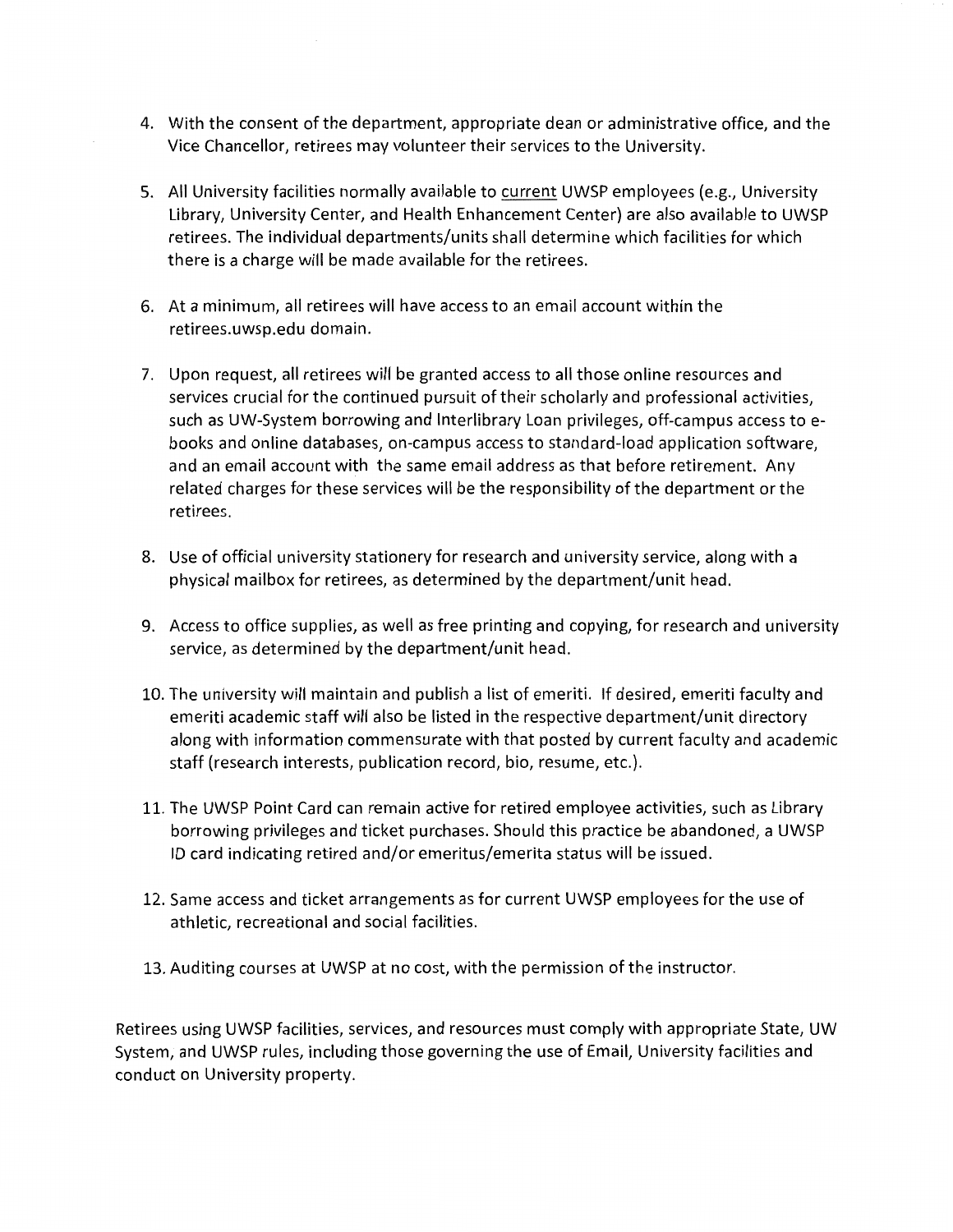# **Proposed Revision to Chapter 8, Section 1, of the UWSP Handbook**

#### **SECTION 1: RETIREMENT**

#### **EMERITUS STATUS**

A faculty or academic staff member who has rendered meritorious service to the University of Wisconsin-Stevens Point and who has served for at least 15 years prior to retirement at this University, may be recommended by the appropriate department or functional equivalent for the title of Emeritus/a. Such status may also be granted in exceptional cases to those with less than 15 years of service. Emeritus/emerita status shall be granted at the highest academic rank held by an individual, e.g., Professor Emeritus/Emerita. The University of Wisconsin-Stevens Point appreciates and encourages the continued association of its emeriti with the University, and it provides, where possible, for the continued pursuit of their scholarly and professional interests.

When faculty and staff emeriti identify themselves as members of the University community, they shall act within their area of professional competence and consider the potential impact of their actions on the reputation and welfare of the University. Faculty and staff emeriti conducting human subject research shall seek approval by the campus' Institutional Review Board, unless-in connection with the research in question-they abstain from using their emeritus/emerita title and UWSP resources, and from making any statement suggesting UWSP involvement.

#### **RETIREMENT PRIVILEGES**

The following section applies to all UWSP retired (faculty, and academic staff and university staff), except where indicated otherwise. Unless indicated othenvise, no distinction is made between emeriti and non-emeriti professors and academic staff with respect to these privileges. Retireesd faculty and academic staff are encouraged to participate in commencement, convocation, and other such activities.

- 1. Retired faculty and academic staff, uUpon request, retirees may receive any publications normally distributed to the general faculty and staffcurrent employees.
- 2. Upon annual application, the University will provide parking space according to policy approved by the Chancellor and monitored by the Parking Office. For information on current policy, contact the Parking Office.
- 3. The first priority for office space is for teaching faculty. Office and research space, as well as a computer work station (possibly shared), for retired faculty and academic staff will be provided if available. Availability is to be determined by individual departments in consultation with the appropriate dean or administrative officer on an annual basis. Shared facilities between retirees can be expected. A telephone normally will not be provided.
- 4. With the consent of the department, appropriate dean or administrative office, and the Vice Chancellor, retired retirees faculty or academic staff may volunteer their services to the University.
- 5. All University facilities normally available to current faculty and academic staffUWSP employees (e.g., University Library, University Center, and Health Enhancement Center) are also available